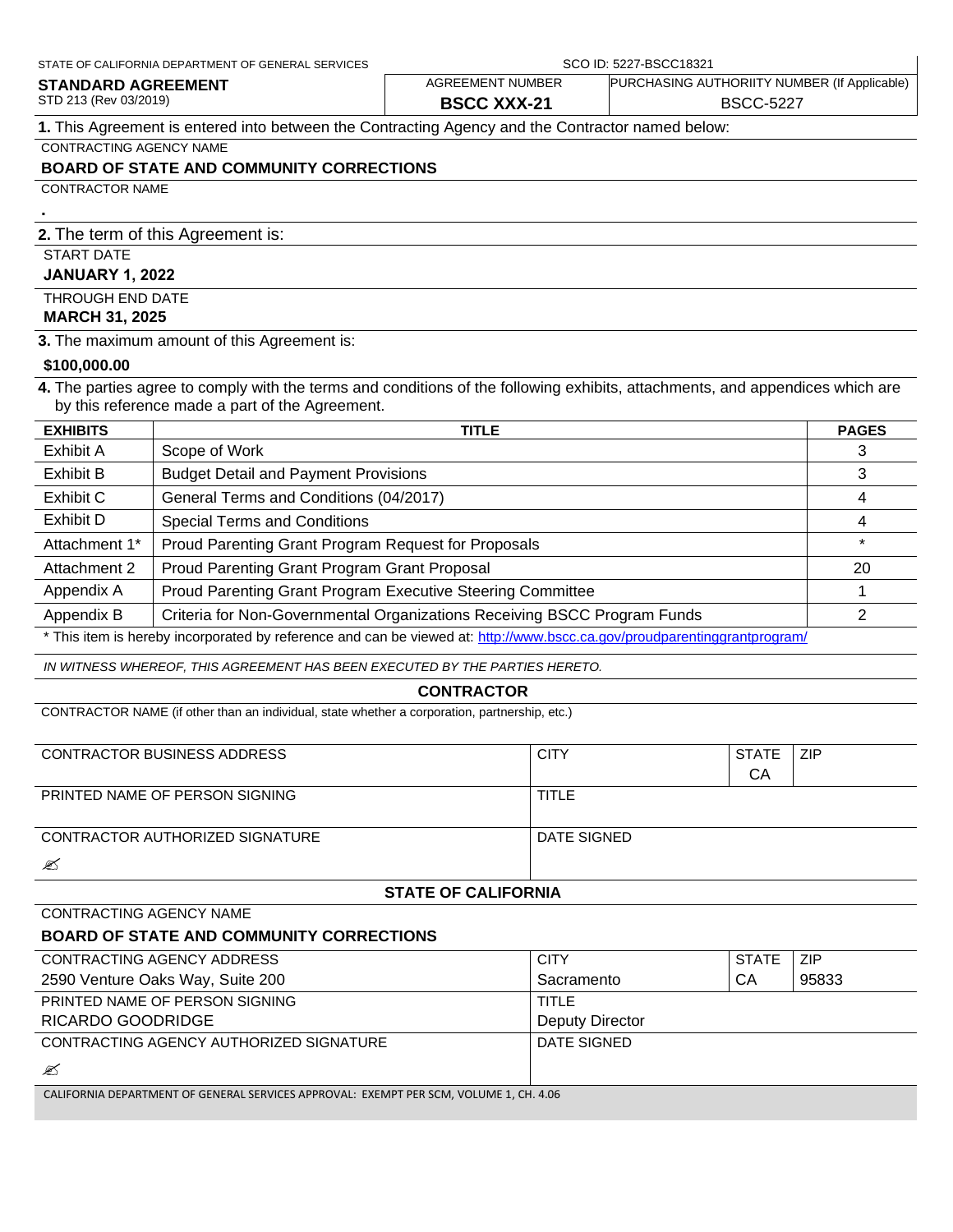#### **EXHIBIT A: SCOPE OF WORK**

#### **1. GRANT AGREEMENT – PROUD PARENTING GRANT PROGRAM**

This Grant Agreement is between the State of California, Board of State and Community Corrections (hereafter referred to as BSCC) and <Grantee>. (hereafter referred to as the Grantee or Contractor).

#### **2. PROJECT SUMMARY AND ADMINISTRATION**

- A. The Fiscal Year 2021-22 State Budget includes funding in the amount of \$835,000 for local assistance grants for the Proud Parenting Grant Program, to be administered by the Board of State and Community Corrections (BSCC). The purpose of the Proud Parenting Program is to support young parents who are or were involved in the juvenile systems and/or who are considered crossover youth within the child welfare system. Participants must be 25 years old or younger at time of enrollment. This grant program assists participants and their children by using curriculum to increase parenting knowledge, supports positive parent-child interactions, and improves co-parenting relationships. In addition, the grant helps to provide community linkages and encourages family-centered activities to strengthen generational bonding.
- B. Grantee agrees to administer the project in accordance with Attachment 1: Proud Parenting Grant Program Request for Proposals (incorporated by reference) and Attachment 2: Proud Parenting Grant Program Grant Proposal, which are attached and hereto and made part of this agreement.

#### **3. PROJECT OFFICIALS**

- A. The BSCC's Executive Director or designee shall be the BSCC's representative for administration of the Grant Agreement and shall have authority to make determinations relating to any controversies that may arise under or regarding the interpretation, performance, or payment for work performed under this Grant Agreement.
- B. The Grantee's project officials shall be those identified as follows:

**Authorized Officer** with legal authority to sign:

Name: Title<sup>.</sup> Address: Phone:

#### **Designated Financial Officer** authorized to receive warrants:

Name: Title: Address: Phone: Email:

#### **Project Director** authorized to administer the project:

Name: Title: Address: Phone: Email: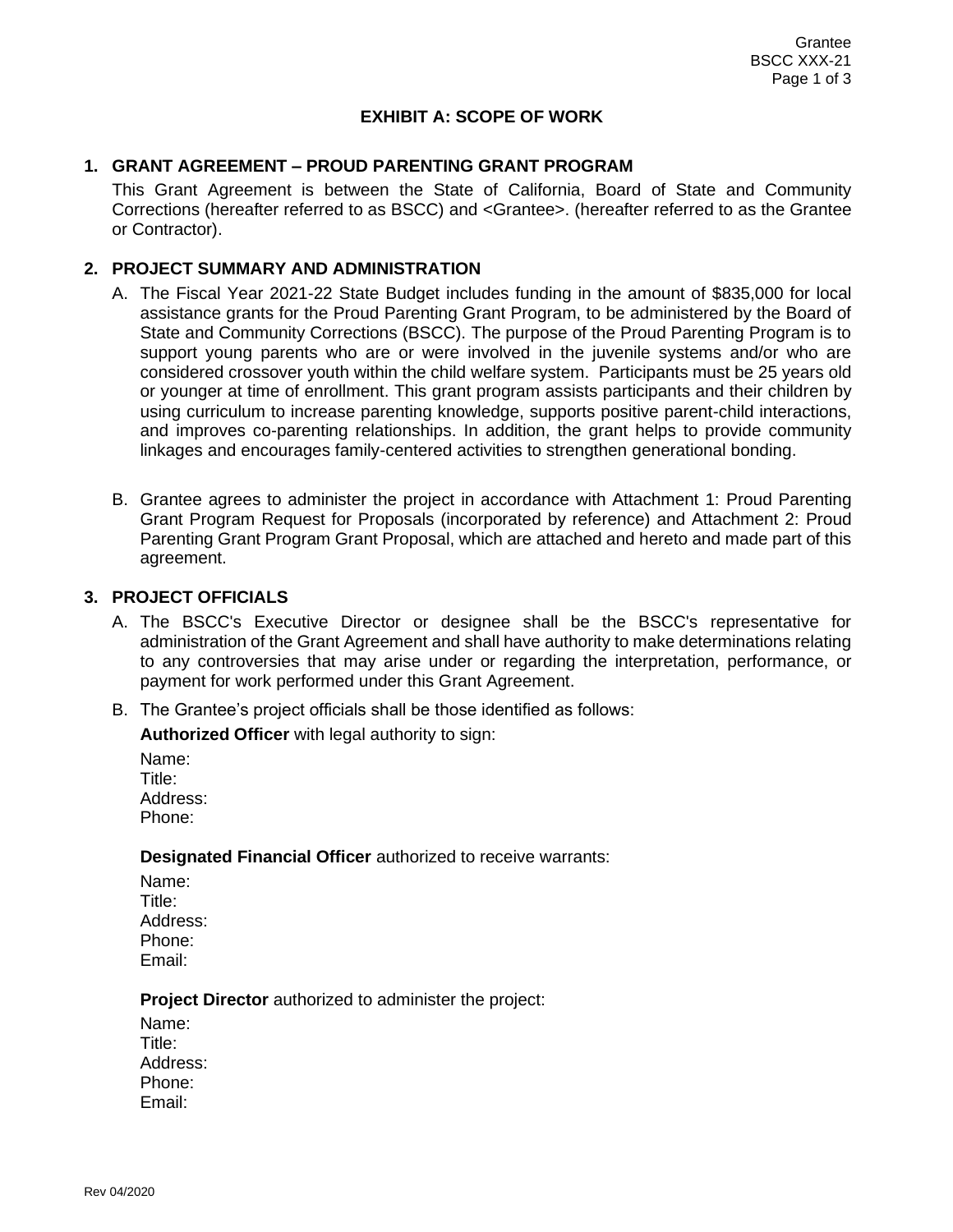# **EXHIBIT A: SCOPE OF WORK**

- C. Either party may change its project representatives upon written notice to the other party.
- D. By signing this Grant Agreement, the Authorized Officer listed above warrants that he or she has full legal authority to bind the entity for which he or she signs.

# **4. DATA COLLECTION**

Grantees will be required to comply with all data collection and reporting requirements as described in Attachment 1: Proud Parenting Grant Program Request for Proposals and Attachment 2: Proud Parenting Grant Program Grant Proposal.

# **5. REPORTING REQUIREMENTS**

A. Grantee will submit quarterly progress reports in a format prescribed by the BSCC. These reports, which will describe progress made on program objectives and include required data, shall be submitted according to the following schedule:

# **Quarterly Progress Report Periods The Convention Convention Due no later than:**

- 1. January 1, 2022 to March 31, 2022 May 15, 2022
- 2. April 1, 2022 to June 30, 2022 August 15, 2022
- 3. July 1, 2022 to September 30, 2022 November 15, 2022
- 4. October 1, 2022 to December 31, 2022 February 15, 2023
- 5. January 1, 2023 to March 31, 2023 May 15, 2023
- 6. April 1, 2023 to June 30, 2023 August 15, 2023
- 7. July 1, 2023 to September 30, 2023 November 15, 2023
- 8. October 1, 2023 to December 31, 2023 February 15, 2024
- 9. January 1, 2024 to March 31, 2024 May 15, 2024
- 10. April 1, 2024 to June 30, 2024 August 15, 2024
- 11. July 1, 2024 to September 30, 2024 November 15, 2024
- 12. October 1, 2024 to December 31, 2024 February 15, 2025

*Note: Project service activity period ends December 31, 2024. The period of January 1, 2025 to March 31, 2025 is for completion of Final Local Evaluation Report and the financial audit only.*

# B. **Evaluation Documents Due no later than:**

- 1. Local Evaluation Plan April 1, 2022
- 2. Final Local Evaluation Report March 31, 2025

Financial Audit **March 31, 2025** 

# C. **Other Due no later than:**

# **6. PROJECT RECORDS**

- A. The Grantee shall establish an official file for the project. The file shall contain adequate documentation of all actions taken with respect to the project, including copies of this Grant Agreement, approved program/budget modifications, financial records and required reports.
- B. The Grantee shall establish separate accounting records and maintain documents and other evidence sufficient to properly reflect the amount, receipt, and disposition of all project funds, including grant funds and any matching funds by the Grantee and the total cost of the project.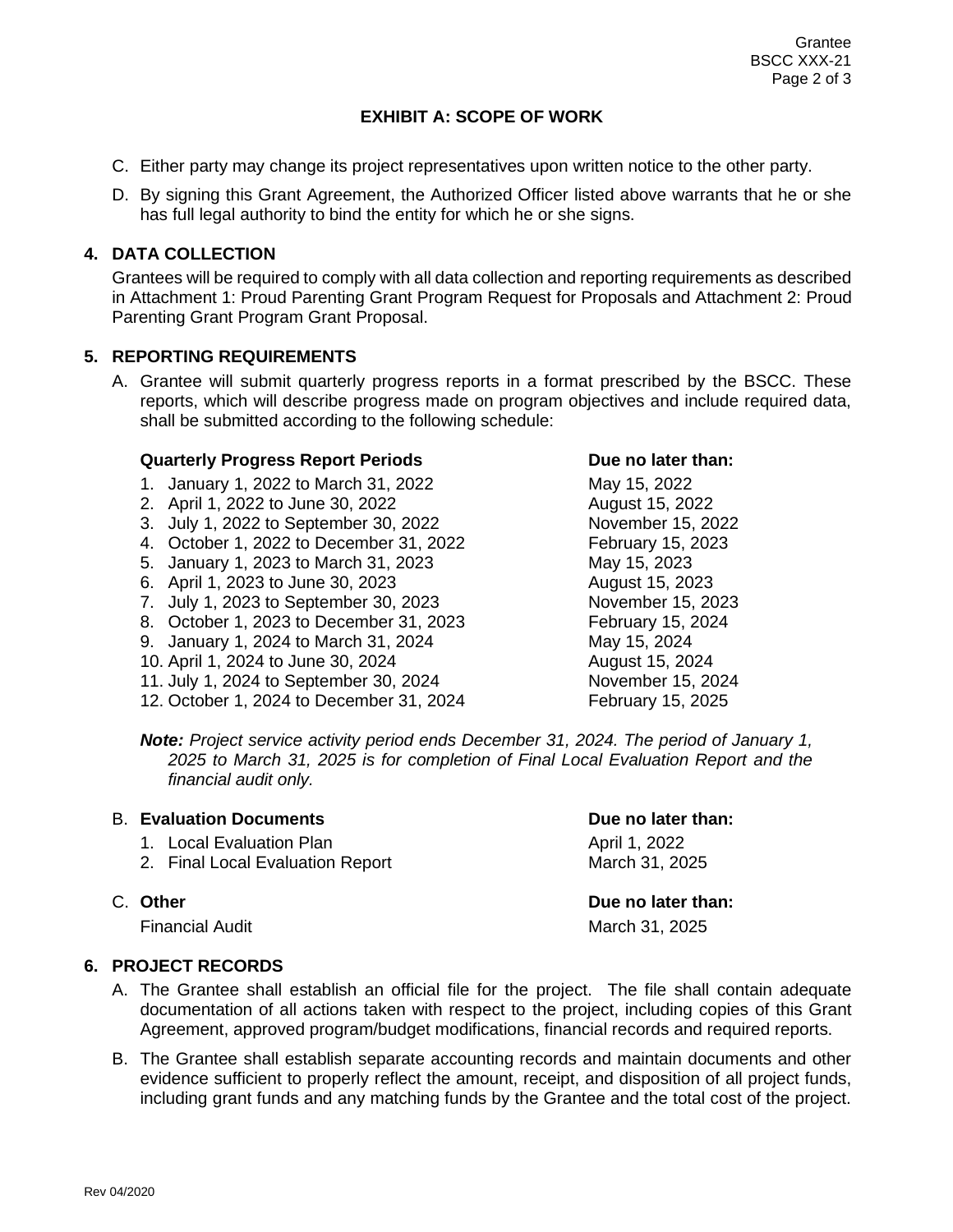#### **EXHIBIT A: SCOPE OF WORK**

Source documentation includes copies of all awards, applications, approved modifications, financial records and narrative reports.

- C. Personnel and payroll records shall include the time and attendance reports for all individuals reimbursed under the grant, whether they are employed full-time or part-time. Time and effort reports are also required for all subcontractors and consultants.
- D. The grantee shall maintain documentation of donated goods and/or services, including the basis for valuation.
- E. Grantee agrees to protect records adequately from fire or other damage. When records are stored away from the Grantee's principal office, a written index of the location of records stored must be on hand and ready access must be assured.
- F. All Grantee records relevant to the project must be preserved a minimum of three (3) years after closeout of the grant project and shall be subject at all reasonable times to inspection, examination, monitoring, copying, excerpting, transcribing, and auditing by the BSCC or designees. If any litigation, claim, negotiation, audit, or other action involving the records has been started before the expiration of the three-year period, the records must be retained until the completion of the action and resolution of all issues which arise from it or until the end of the regular three-year period, whichever is later.

#### **7. CONFLICT OF INTEREST**

- A. Existing law prohibits any grantee, subgrantee, partner or like party who participated on the Proud Parenting Grant Program Executive Steering Committee (See Appendix A) from receiving funds from the Proud Parenting Grant Program grants awarded under this RFP. Applicants who are awarded grants under this RFP are responsible for reviewing the Proud Parenting Grant Program ESC membership roster (see Appendix A) and ensuring that no grant dollars are passed through to any entity represented by the members of the Proud Parenting Grant Program ESC.
- B. In cases of an actual conflict of interest with an ESC member, the Board may revoke the grant award and legal consequences could exist for the parties involved, including, but not limited to, repayment of the grant award.

### **8. FINANCIAL AUDIT**

Grantees are required to provide the BSCC with a financial audit no later than the end of the contract term, March 31, 2025. The financial audit shall be performed by a Certified Public Accountant or a participating county or city auditor that is organizationally independent from the participating county's or city's project financial management functions. Expenses for this final audit may be reimbursed for actual costs up to \$25,000.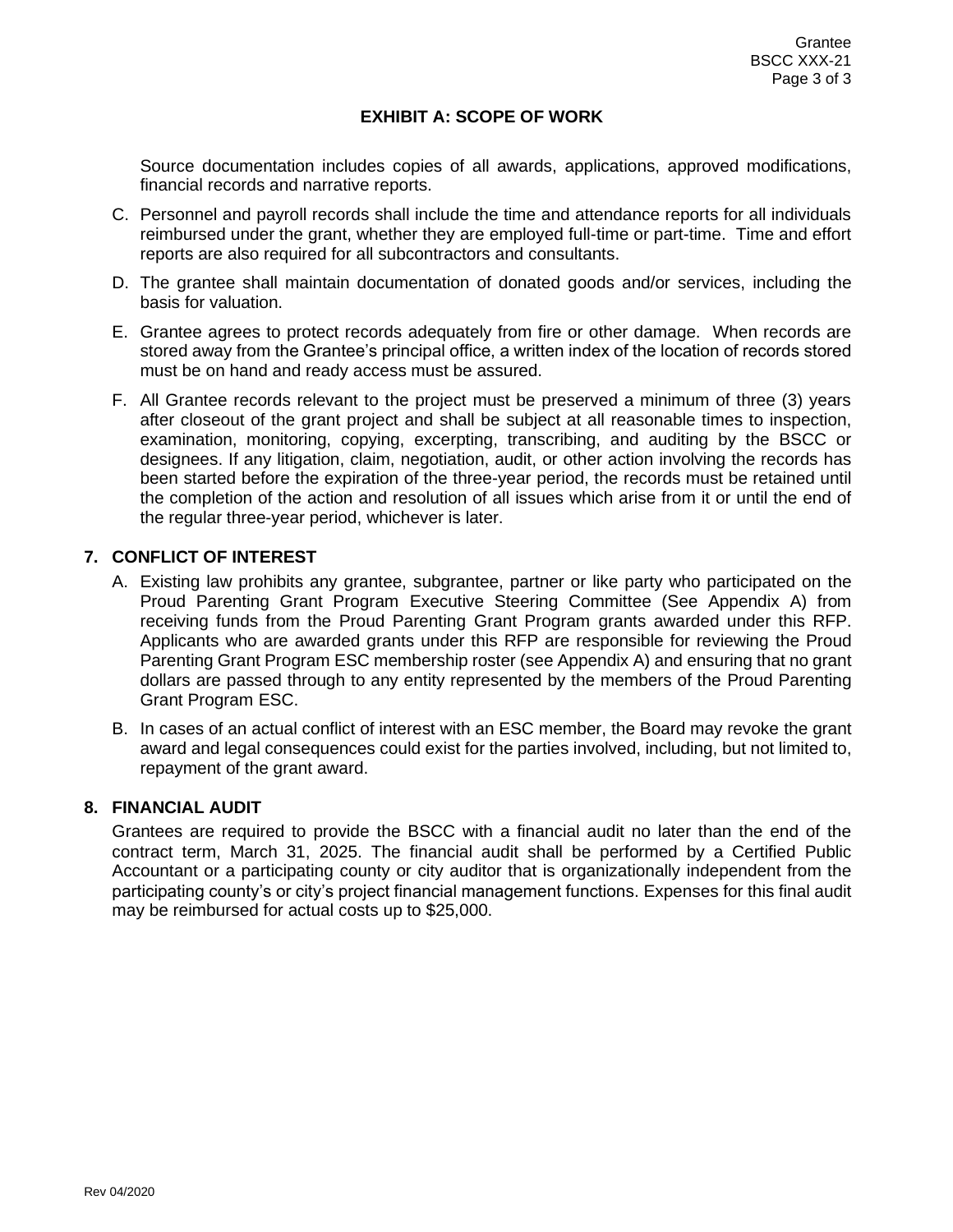#### **EXHIBIT B: BUDGET DETAIL AND PAYMENT PROVISIONS**

#### **1. INVOICING AND PAYMENTS**

A. The Grantee shall be paid in quarterly in arrears by submitting an invoice (Form 201) to the BSCC that outlines actual expenditures claimed for the invoicing period.

#### **Quarterly Invoicing Periods: Due no later than:**

- 1. January 1, 2022 to March 31, 2022 May 15, 2022
- 2. April 1, 2022 to June 30, 2022 August 15, 2022
- 3. July 1, 2022 to September 30, 2022 November 15, 2022
- 4. October 1, 2022 to December 31, 2022 February 15, 2023
- 5. January 1, 2023 to March 31, 2023 May 15, 2023
- 6. April 1, 2023 to June 30, 2023 August 15, 2023
- 7. July 1, 2023 to September 30, 2023 November 15, 2023
- 8. October 1, 2023 to December 31, 2023 February 15, 2024
- 9. January 1, 2024 to March 31, 2024 May 15, 2024
- 10. April 1, 2024 to June 30, 2024 <br>
August 15, 2024
- 11. July 1, 2024 to September 30, 2024 November 15, 2024
- 12. October 1, 2024 to December 31, 2024 February 15, 2025

#### **Final Invoicing Period: Due no later than:**

13. \*January 1, 2025 to March 31, 2025 May 15, 2025 May 15, 2025

*\*Note: Only expenditures associated with completion of the Final Local Evaluation Report and the financial audit may be included on this last invoice.*

- B. All project expenditures (excluding costs associated with the completion of the Final Local Evaluation Report and the financial audit) must be incurred by the end of the grant project period, December 31, 2024, and included on the invoice due February 15, 2025. Project expenditures for program services incurred after December 31, 2024 will not be reimbursed.
- C. The Final Local Evaluation Report is due to BSCC by March 31, 2025. Expenditures incurred solely for the completion of the Final Local Evaluation Report during the period of January 1. 2025 to March 31, 2025 must be submitted on the invoice due May 15, 2025. Supporting fiscal documentation will be required for all expenditures claimed during the Final Invoicing Period and must be submitted with your final invoice due no later than May 15, 2025.
- D. The financial audit is due to BSCC by March 31, 2025. Expenditures incurred solely for the completion of the financial audit during the period of January 1. 2025 to March 31, 2025 must be submitted on the invoice due May 15, 2025. Supporting fiscal documentation will be required for all expenditures claimed during the Final Invoicing Periods and must be submitted with your final invoice due no later than May 15, 2025.
- E. Grantee shall submit an invoice to the BSCC each invoicing period, even if grant funds are not expended or requested during the invoicing period.
- F. Upon the BSCC's request, supporting documentation must be submitted for project expenditures. Grantees are required to maintain supporting documentation for all expenditures on the project site for the life of the grant and make it readily available for review during BSCC site visits. See Exhibit A. Scope of Work, Item 6. Project Records.

#### **2. GRANT AMOUNT AND LIMITATION**

- A. In no event shall the BSCC be obligated to pay any amount in excess of the grant award. Grantee waives any and all claims against the BSCC, and the State of California on account of project costs that may exceed the sum of the grant award.
- B. Under no circumstance will a budget item change be authorized that would cause the project to exceed the amount of the grant award identified in this Grant Agreement.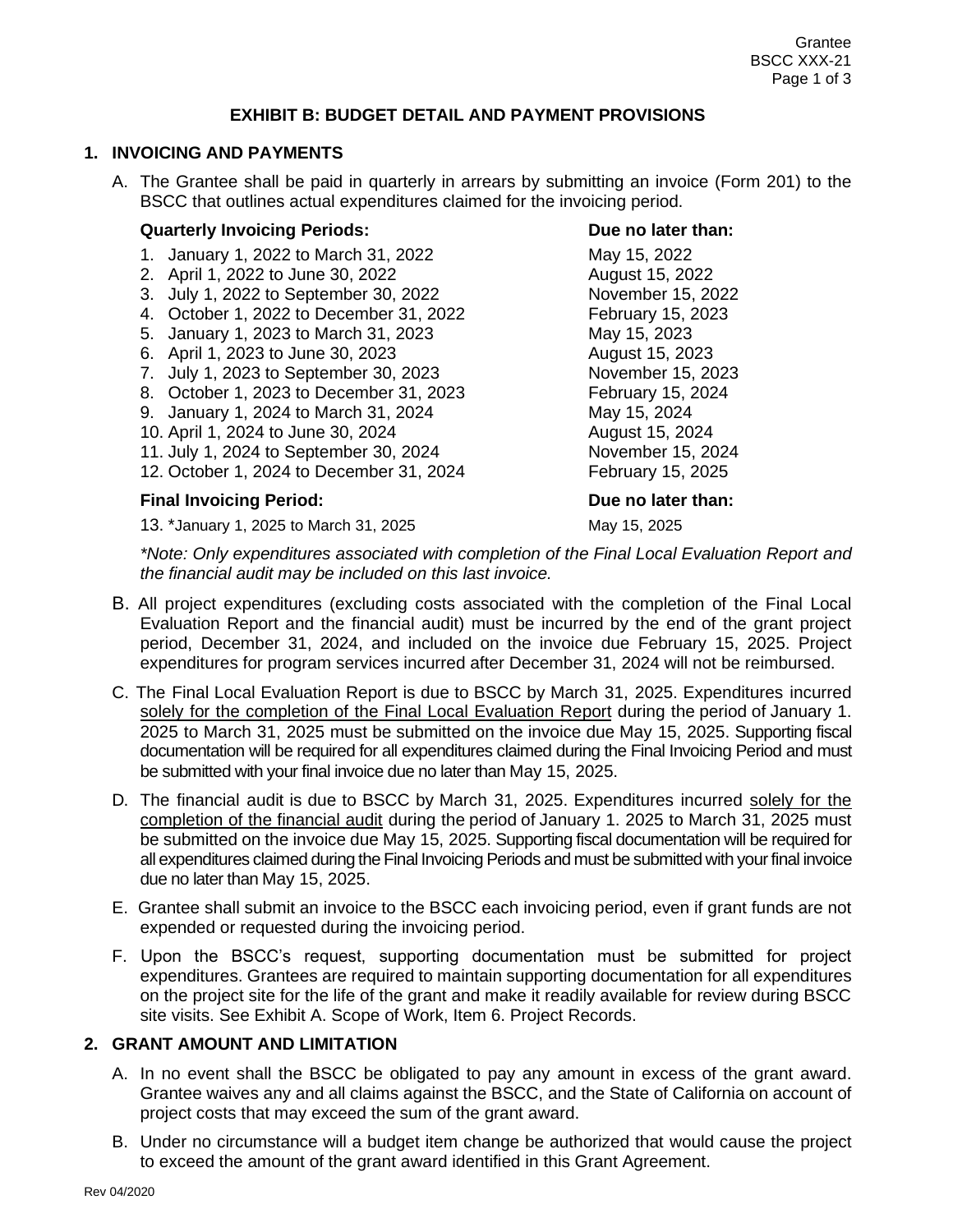#### **EXHIBIT B: BUDGET DETAIL AND PAYMENT PROVISIONS**

#### **3. BUDGET CONTINGENCY CLAUSE**

- A. This grant agreement is valid through Proud Parenting Grant Program funding generated from the General Fund. The Grantee agrees that the BSCC's obligation to pay any sum to the grantee under any provision of this agreement is contingent upon the availability of sufficient funding granted through the passage of Assembly Bill 128 (Statutes of 2021, Chapter 21), also known as the California Budget Act of 2021. It is mutually agreed that if the Budget Act of the current year and/or any subsequent years covered under this Grant Agreement does not appropriate sufficient funds for the program, this Grant Agreement shall be of no further force and effect. In this event, the BSCC shall have no liability to pay any funds whatsoever to Grantee or to furnish any other considerations under this Agreement and Grantee shall not be obligated to perform any provisions of this Grant Agreement.
- B. If Proud Parenting Grant Program funding is reduced or falls below estimates contained within the Proud Parenting Grant Program Request for Proposals, the BSCC shall have the option to either cancel this Grant Agreement with no liability occurring to the BSCC or offer an amendment to this agreement to the Grantee to reflect a reduced amount.
- C. If BSCC cancels the agreement pursuant to Paragraph 3(B) or Grantee does not agree to an amendment in accordance with the option provided by Paragraph 3(B), it is mutually agreed that the Grant Agreement shall have no further force and effect. In this event, the BSCC shall have no liability to pay any funds whatsoever to Grantee or to furnish any other considerations under this Agreement and Grantee shall not be obligated to perform any provisions of this Grant Agreement except that Grantee shall be required to maintain all project records required by Paragraph 6 of Exhibit A for a period of three (3) years following the termination of this agreement.

#### **4. PROJECT COSTS**

A. Grantee is responsible for ensuring that actual expenditures are for eligible project costs. "Eligible" and "ineligible" project costs are set forth in the July 2020 BSCC Grant Administration Guide, which can be found under Quick Links here:

#### [https://www.bscc.ca.gov/s\\_correctionsplanningandprograms/](https://www.bscc.ca.gov/s_correctionsplanningandprograms/)

- B. The provisions of the BSCC Grant Administration Guide are incorporated by reference into this agreement and Grantee shall be responsible for adhering to the requirements set forth therein. To the extent any of the provisions of the BSCC Grant Administration Guide and this agreement conflict, the language in this agreement shall prevail.
- C. Grantee is responsible for ensuring that invoices submitted to the BSCC claim actual expenditures for eligible project costs.
- D. Grantee shall, upon demand, remit to the BSCC any grant funds not expended for eligible project costs or an amount equal to any grant funds expended by the Grantee in violation of the terms, provisions, conditions or commitments of this Grant Agreement.
- E. Grant funds must be used to support new program activities or to augment existing funds that expand current program activities. Grant funds shall not replace (supplant) any federal, state and/or local funds that have been appropriated for the same purpose. Violations can result in recoupment of monies provided under this grantor suspension of future program funding through BSCC grants.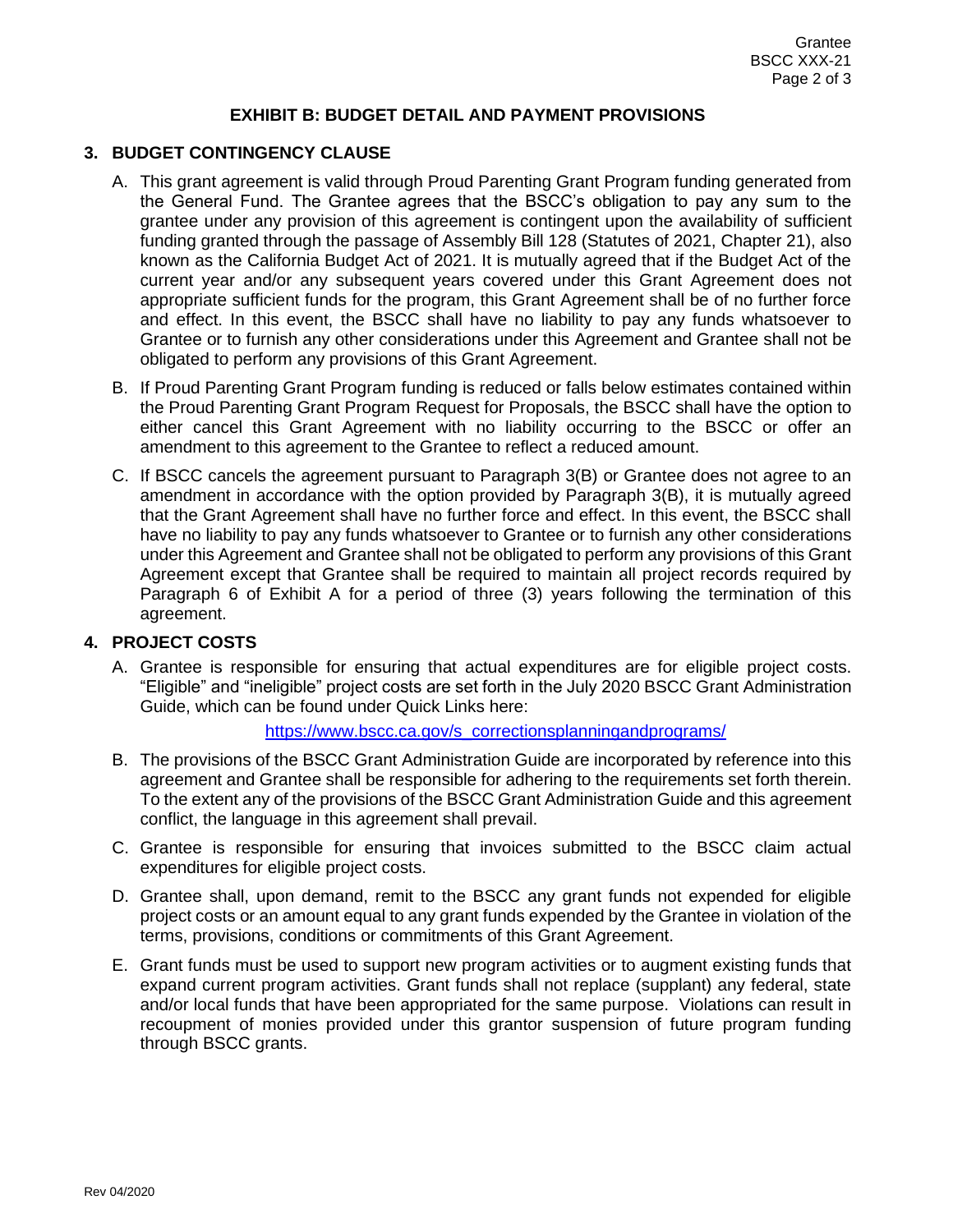#### **EXHIBIT B: BUDGET DETAIL AND PAYMENT PROVISIONS**

#### **5. PROMPT PAYMENT CLAUSE**

Payment will be made in accordance with, and within the time specified in, Government Code Chapter 4.5, commencing with Section 927.

### **6. WITHHOLDING OF GRANT DISBURSEMENTS**

- A. The BSCC may withhold all or any portion of the grant funds provided by this Grant Agreement in the event the Grantee has materially and substantially breached the terms and conditions of this Grant Agreement.
- B. At such time as the balance of state funds allocated to the Grantee reaches five percent (5%), the BSCC may withhold that amount as security, to be released to the Grantee upon compliance with all grant provisions, including:
	- 1) submittal and approval of the final invoice;
	- 2) submittal and approval of the final progress report; and
	- 3) submittal and approval of any additional required reports, including but not limited to the Final Local Evaluation Report and the financial audit.
- C. The BSCC will not reimburse Grantee for costs identified as ineligible for grant funding. If grant funds have been provided for costs subsequently deemed ineligible, the BSCC may either withhold an equal amount from future payments to the Grantee or require repayment of an equal amount to the State by the Grantee.
- D. In the event that grant funds are withheld from the Grantee, the BSCC's Executive Director or designee shall notify the Grantee of the reasons for withholding and advise the Grantee of the time within which the Grantee may remedy the failure or violation leading to the withholding.

| <b>PROPOSED BUDGET</b><br><b>LINE ITEMS</b>                                           | <b>GRANT</b><br><b>FUNDS</b><br><b>REQUESTED</b> |
|---------------------------------------------------------------------------------------|--------------------------------------------------|
| 1. Salaries and Benefits                                                              | \$70,361                                         |
| 2. Services and Supplies                                                              | \$3,500                                          |
| 3. Professional Services                                                              | \$0                                              |
| 4. Non-Governmental Organizations<br>(NGO) Contracts                                  | \$3,000                                          |
| 5. Indirect Costs / Administrative<br>Overhead (may not exceed 10% of<br>grant award) | \$10,000                                         |
| 6. Equipment / Fixed Assets                                                           | \$0                                              |
| 7. Data Collection / Enhancement                                                      | \$0                                              |
| 8. Program Evaluation                                                                 | \$350                                            |
| 9. Sustainability Planning                                                            | \$0                                              |
| 10. Other (include travel & training costs)                                           | \$12,789                                         |
| 11. Financial Audit                                                                   | \$0                                              |
| <b>TOTAL</b>                                                                          | \$100,000                                        |

#### **7. PROJECT BUDGET**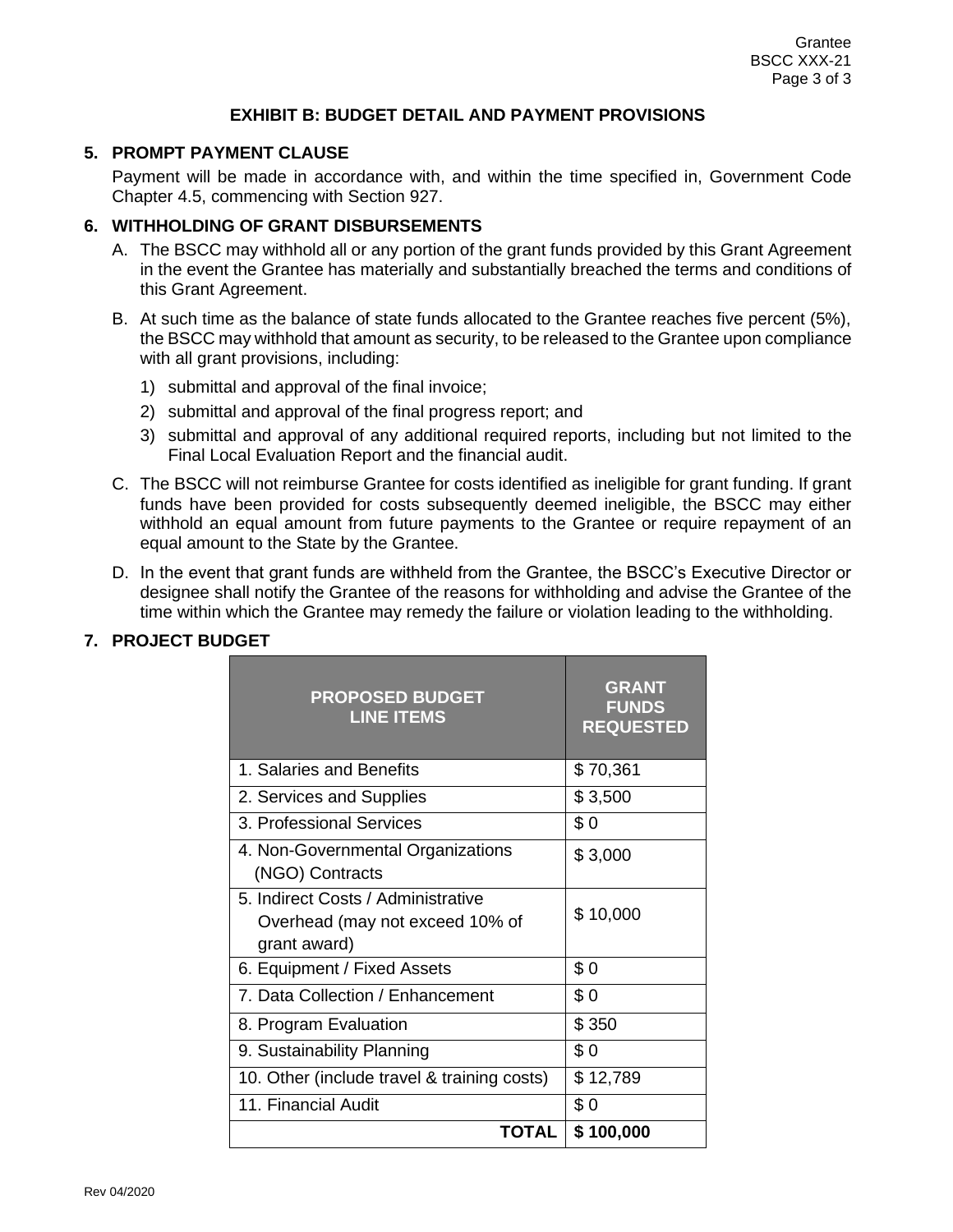- **1. APPROVAL:** This Agreement is of no force or effect until signed by both parties and approved by the Department of General Services, if required. Contractor may not commence performance until such approval has been obtained.
- **2. AMENDMENT:** No amendment or variation of the terms of this Agreement shall be valid unless made in writing, signed by the parties and approved as required. No oral understanding or Agreement not incorporated in the Agreement is binding on any of the parties.
- **3. ASSIGNMENT:** This Agreement is not assignable by the Contractor, either in whole or in part, without the consent of the State in the form of a formal written amendment.
- **4. AUDIT:** Contractor agrees that the awarding department, the Department of General Services, the Bureau of State Audits, or their designated representative shall have the right to review and to copy any records and supporting documentation pertaining to the performance of this Agreement. Contractor agrees to maintain such records for possible audit for a minimum of three (3) years after final payment, unless a longer period of records retention is stipulated. Contractor agrees to allow the auditor(s) access to such records during normal business hours and to allow interviews of any employees who might reasonably have information related to such records. Further, Contractor agrees to include a similar right of the State to audit records and interview staff in any subcontract related to performance of this Agreement. (Gov. Code §8546.7, Pub. Contract Code §10115 et seq., CCR Title 2, Section 1896).
- **5. INDEMNIFICATION:** Contractor agrees to indemnify, defend and save harmless the State, its officers, agents and employees from any and all claims and losses accruing or resulting to any and all contractors, subcontractors, suppliers, laborers, and any other person, firm or corporation furnishing or supplying work services, materials, or supplies in connection with the performance of this Agreement, and from any and all claims and losses accruing or resulting to any person, firm or corporation who may be injured or damaged by Contractor in the performance of this Agreement.
- **6. DISPUTES:** Contractor shall continue with the responsibilities under this Agreement during any dispute.
- **7. TERMINATION FOR CAUSE:** The State may terminate this Agreement and be relieved of any payments should the Contractor fail to perform the requirements of this Agreement at the time and in the manner herein provided. In the event of such termination the State may proceed with the work in any manner deemed proper by the State. All costs to the State shall be deducted from any sum due the Contractor under this Agreement and the balance, if any, shall be paid to the Contractor upon demand.
- **8. INDEPENDENT CONTRACTOR:** Contractor, and the agents and employees of Contractor, in the performance of this Agreement, shall act in an independent capacity and not as officers or employees or agents of the State.
- **9. RECYCLING CERTIFICATION:** The Contractor shall certify in writing under penalty of perjury, the minimum, if not exact, percentage of post-consumer material as defined in the Public Contract Code Section 12200, in products, materials, goods, or supplies offered or sold to the State regardless of whether the product meets the requirements of Public Contract Code Section 12209. With respect to printer or duplication cartridges that comply with the requirements of Section 12156(e), the certification required by this subdivision shall specify that the cartridges so comply (Pub. Contract Code §12205).
- **10. NON-DISCRIMINATION CLAUSE:** During the performance of this Agreement, Contractor and its subcontractor*s* shall not deny the contract's benefits to any person on the basis of race, religious creed, color, national origin, ancestry, physical disability, mental disability, medical condition, genetic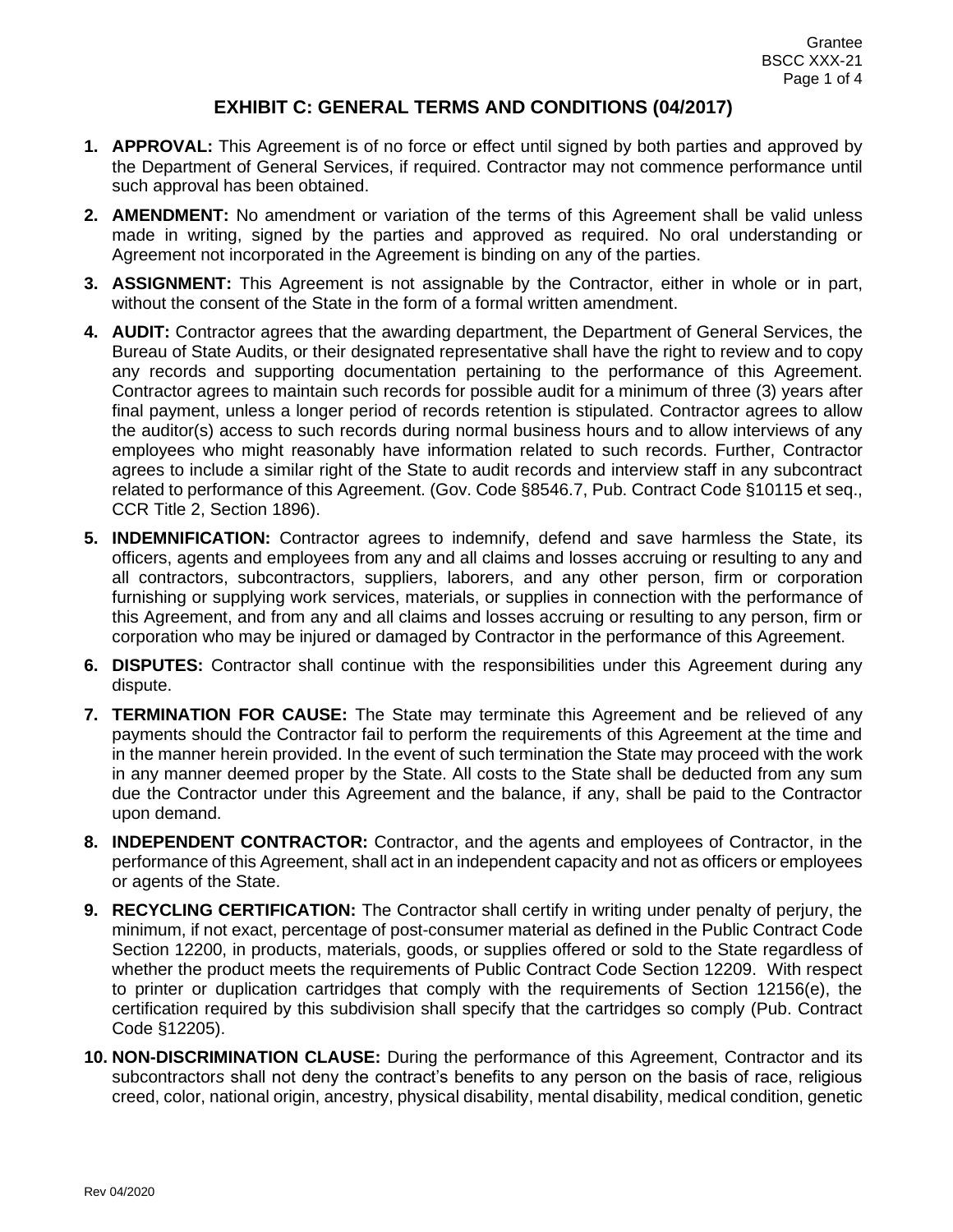information, marital status, sex, gender, gender identity, gender expression, age, sexual orientation, or military and veteran status, nor shall they discriminate unlawfully against any employee or applicant for employment because of race, religious creed, color, national origin, ancestry, physical disability, mental disability, medical condition, genetic information, marital status, sex, gender, gender identity, gender expression, age, sexual orientation, or military and veteran status. Contractor shall insure that the evaluation and treatment of employees and applicants for employment are free of such discrimination. Contractor and subcontractors shall comply with the provision*s* of the Fair Employment and Housing Act (Gov. Code §12900 et seq.), the regulations promulgated thereunder (Cal. Code Regs., tit. 2, §11000 et seq.), the provisions of Article 9.5, Chapter 1, Part 1, Division 3, Title 2 of the Government Code (Gov. Code §§11135-11139.5), and the regulations or standards adopted by the awarding state agency to implement such article. Contractor shall permit access by representatives of the Department of Fair Employment and Housing and the awarding state agency upon reasonable notice at any time during the normal business hours, but in no case less than 24 hours' notice, to such of its books, records, accounts, and all other sources of information and its facilities as said Department or Agency shall require to ascertain compliance with this clause. Contractor and its subcontractor*s* shall give written notice of their obligations under this clause to labor organizations with which they have a collective bargaining or other agreement. (See Cal. Code Regs., tit. 2, §11105.)

Contractor shall include the nondiscrimination and compliance provisions of this clause in all subcontracts to perform work under the Agreement.

- **11. CERTIFICATION CLAUSES:** The CONTRACTOR CERTIFICATION CLAUSES contained in the document [CCC 04/2017](http://bscchomepageofh6i2avqeocm.usgovarizona.cloudapp.usgovcloudapi.net/ccc-042017-contractor-certification-clause/) are hereby incorporated by reference and made a part of this Agreement by this reference as if attached hereto.
- **12. TIMELINESS:** Time is of the essence in this Agreement.
- **13. COMPENSATION:** The consideration to be paid Contractor, as provided herein, shall be in compensation for all of Contractor's expenses incurred in the performance hereof, including travel, per diem, and taxes, unless otherwise expressly so provided.
- **14. GOVERNING LAW:** This contract is governed by and shall be interpreted in accordance with the laws of the State of California.
- **15. ANTITRUST CLAIMS:** The Contractor by signing this agreement hereby certifies that if these services or goods are obtained by means of a competitive bid, the Contractor shall comply with the requirements of the Government Codes Sections set out below.
	- A. The Government Code Chapter on Antitrust claims contains the following definitions:
		- 1) "Public purchase" means a purchase by means of competitive bids of goods, services, or materials by the State or any of its political subdivisions or public agencies on whose behalf the Attorney General may bring an action pursuant to subdivision (c) of Section 16750 of the Business and Professions Code.
		- 2) "Public purchasing body" means the State or the subdivision or agency making a public purchase. Government Code Section 4550.
	- B. In submitting a bid to a public purchasing body, the bidder offers and agrees that if the bid is accepted, it will assign to the purchasing body all rights, title, and interest in and to all causes of action it may have under Section 4 of the Clayton Act (15 U.S.C. Sec. 15) or under the Cartwright Act (Chapter 2 (commencing with Section 16700) of Part 2 of Division 7 of the Business and Professions Code), arising from purchases of goods, materials, or services by the bidder for sale to the purchasing body pursuant to the bid. Such assignment shall be made and become effective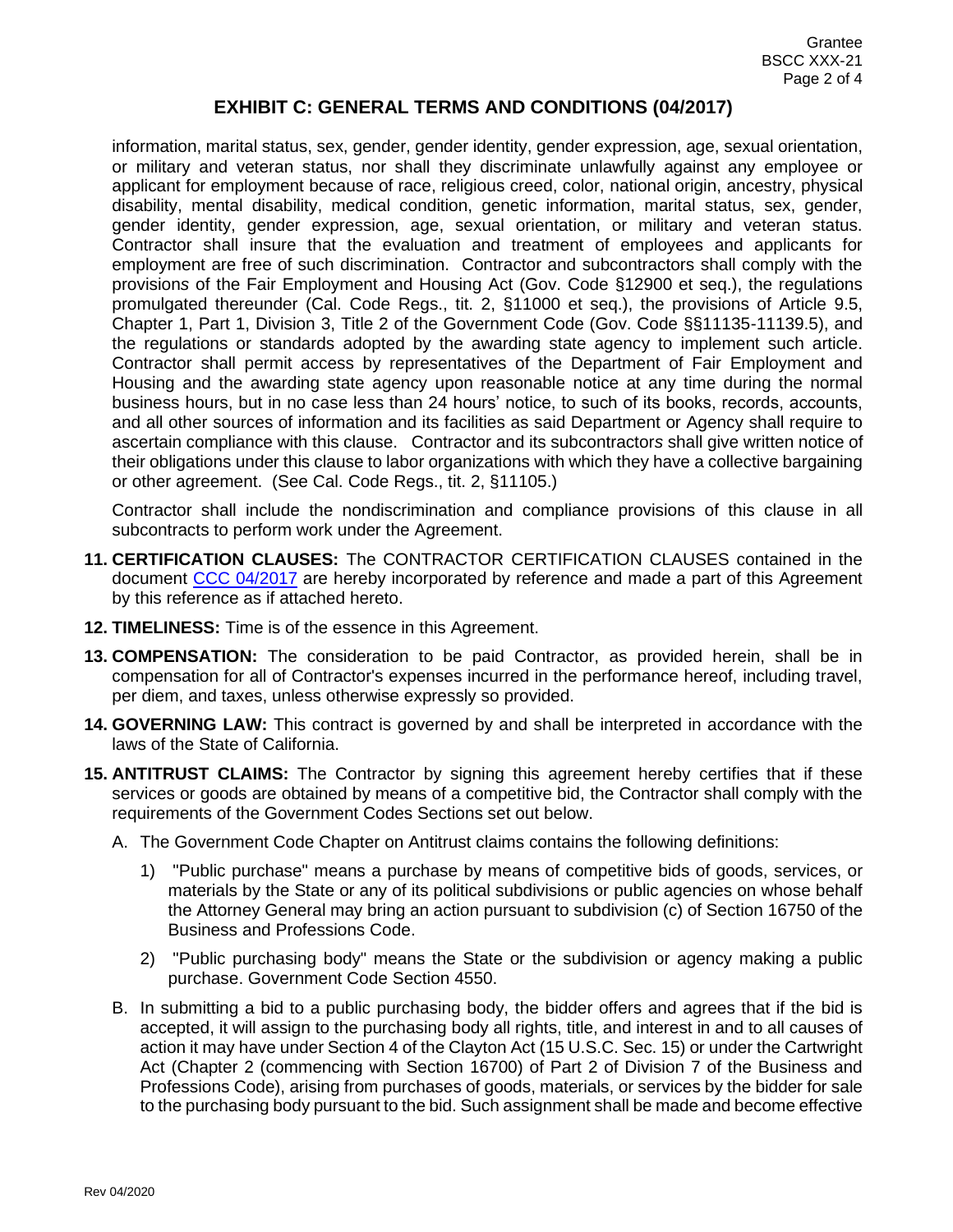at the time the purchasing body tenders final payment to the bidder. Government Code Section 4552.

- C. If an awarding body or public purchasing body receives, either through judgment or settlement, a monetary recovery for a cause of action assigned under this chapter, the assignor shall be entitled to receive reimbursement for actual legal costs incurred and may, upon demand, recover from the public body any portion of the recovery, including treble damages, attributable to overcharges that were paid by the assignor but were not paid by the public body as part of the bid price, less the expenses incurred in obtaining that portion of the recovery. Government Code Section 4553.
- D. Upon demand in writing by the assignor, the assignee shall, within one year from such demand, reassign the cause of action assigned under this part if the assignor has been or may have been injured by the violation of law for which the cause of action arose and (a) the assignee has not been injured thereby, or (b) the assignee declines to file a court action for the cause of action. See Government Code Section 4554.
- **16. CHILD SUPPORT COMPLIANCE ACT:** For any Agreement in excess of \$100,000, the contractor acknowledges in accordance with Public Contract Code 7110, that:
	- A. The contractor recognizes the importance of child and family support obligations and shall fully comply with all applicable state and federal laws relating to child and family support enforcement, including, but not limited to, disclosure of information and compliance with earnings assignment orders, as provided in Chapter 8 (commencing with section 5200) of Part 5 of Division 9 of the Family Code; and
	- B. The contractor, to the best of its knowledge is fully complying with the earnings assignment orders of all employees and is providing the names of all new employees to the New Hire Registry maintained by the California Employment Development Department.
- **17. UNENFORCEABLE PROVISION:** In the event that any provision of this Agreement is unenforceable or held to be unenforceable, then the parties agree that all other provisions of this Agreement have force and effect and shall not be affected thereby.
- **18. PRIORITY HIRING CONSIDERATIONS:** If this Contract includes services in excess of \$200,000, the Contractor shall give priority consideration in filling vacancies in positions funded by the Contract to qualified recipients of aid under Welfare and Institutions Code Section 11200 in accordance with Pub. Contract Code §10353.

#### **19. SMALL BUSINESS PARTICIPATION AND DVBE PARTICIPATION REPORTING REQUIREMENTS:**

- A. If for this Contract Contractor made a commitment to achieve small business participation, then Contractor must within 60 days of receiving final payment under this Contract (or within such other time period as may be specified elsewhere in this Contract) report to the awarding department the actual percentage of small business participation that was achieved. (Govt. Code § 14841.)
- B. If for this Contract Contractor made a commitment to achieve disabled veteran business enterprise (DVBE) participation, then Contractor must within 60 days of receiving final payment under this Contract (or within such other time period as may be specified elsewhere in this Contract) certify in a report to the awarding department: (1) the total amount the prime Contractor received under the Contract; (2) the name and address of the DVBE(s) that participated in the performance of the Contract; (3) the amount each DVBE received from the prime Contractor; (4) that all payments under the Contract have been made to the DVBE; and (5) the actual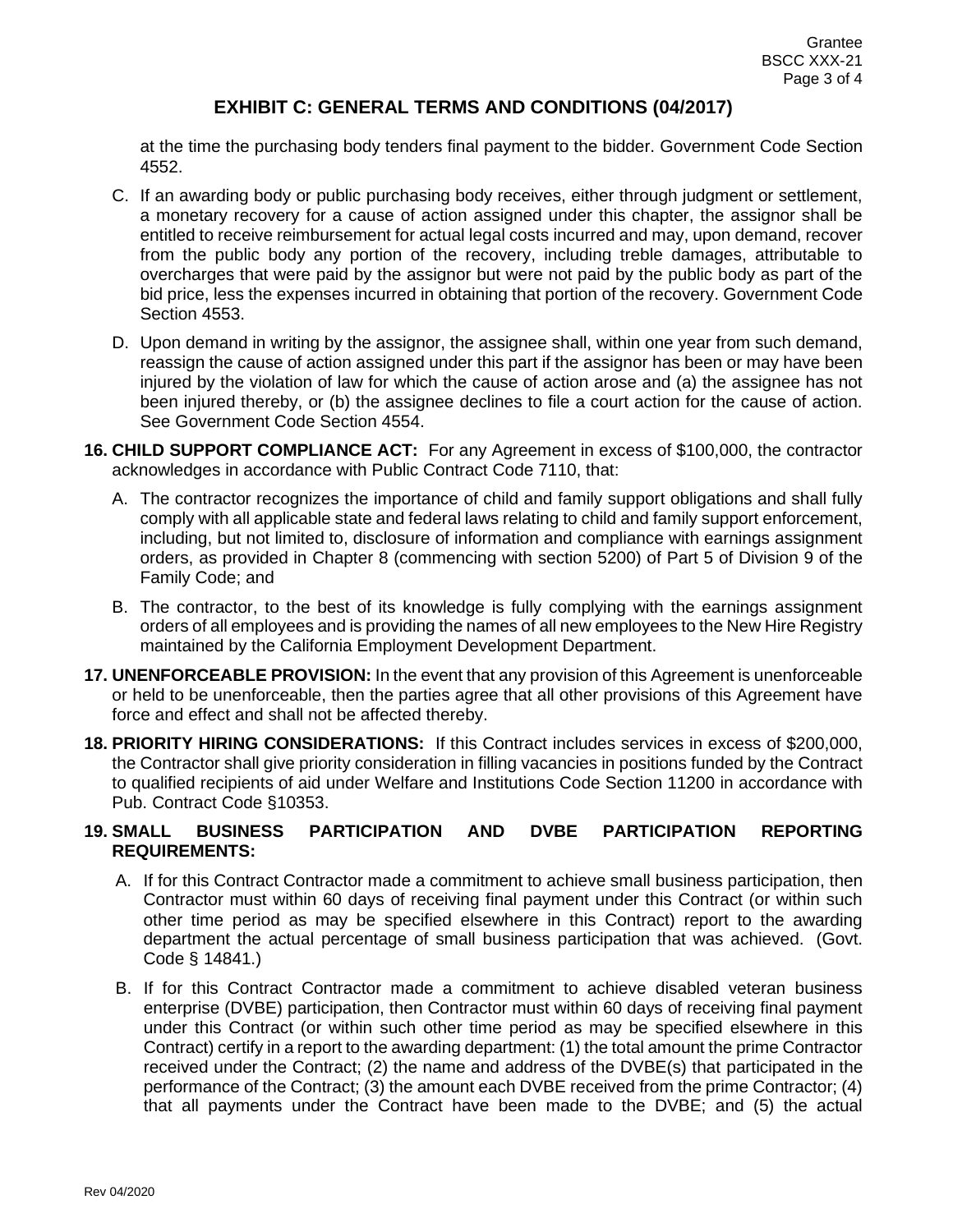percentage of DVBE participation that was achieved. A person or entity that knowingly provides false information shall be subject to a civil penalty for each violation. (Mil. & Vets. Code § 999.5(d); Govt. Code § 14841.)

**20. LOSS LEADER:** If this contract involves the furnishing of equipment, materials, or supplies then the following statement is incorporated: It is unlawful for any person engaged in business within this state to sell or use any article or product as a "loss leader" as defined in Section 17030 of the Business and Professions Code. (PCC 10344(e).)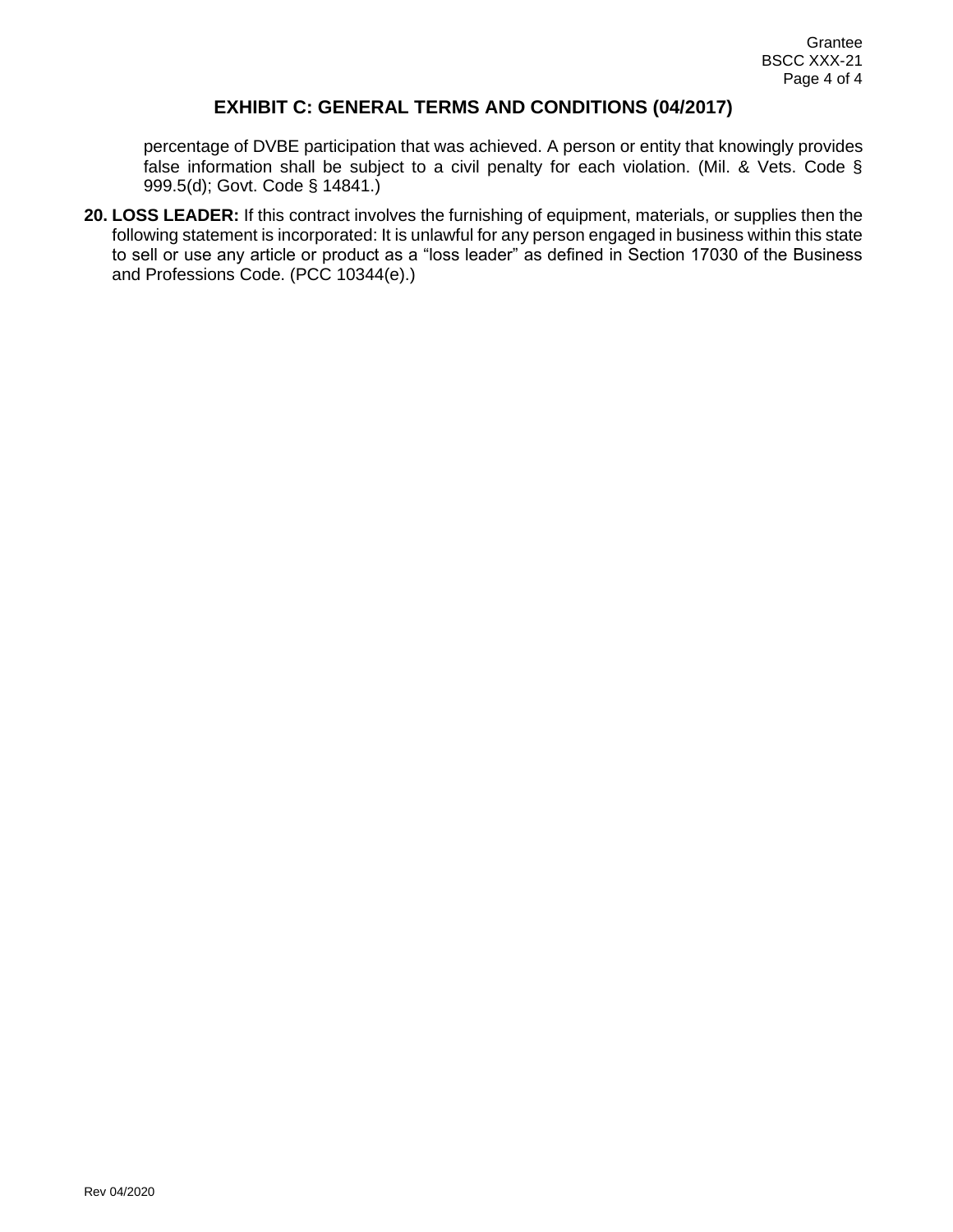#### **1. GRANTEE'S GENERAL RESPONSIBILITY**

- A. Grantee agrees to comply with all terms and conditions of this Grant Agreement. Review and approval by the BSCC are solely for the purpose of proper administration of grant funds and shall not be deemed to relieve or restrict the Grantee's responsibility.
- B. Grantee is responsible for the performance of all project activities identified in Attachment 1: Proud Parenting Grant Program Request for Proposals and Attachment 2: Proud Parenting Grant Program Grant Proposal.
- C. Grantee shall immediately advise the BSCC of any significant problems or changes that arise during the course of the project.

#### **2. GRANTEE ASSURANCES AND COMMITMENTS**

A. Compliance with Laws and Regulations

This Grant Agreement is governed by and shall be interpreted in accordance with the laws of the State of California. Grantee shall at all times comply with all applicable State laws, rules and regulations, and all applicable local ordinances.

B. Fulfillment of Assurances and Declarations

Grantee shall fulfill all assurances, declarations, representations, and statements made by the Grantee in Attachment 1: Proud Parenting Grant Program Request for Proposal and Attachment 2: Proud Parenting Grant Program Grant Proposal, documents, amendments, approved modifications, and communications filed in support of its request for grant funds.

C. Permits and Licenses

Grantee agrees to procure all permits and licenses necessary to complete the project, pay all charges and fees, and give all notices necessary or incidental to the due and lawful proceeding of the project work.

#### **3. POTENTIAL SUBCONTRACTORS**

- A. In accordance with the provisions of this Grant Agreement, the Grantee may subcontract for services needed to implement and/or support program activities. Grantee agrees that in the event of any inconsistency between this Grant Agreement and Grantee's agreement with a subcontractor, the language of this Grant Agreement will prevail.
- B. Nothing contained in this Grant Agreement or otherwise, shall create any contractual relation between the BSCC and any subcontractors, and no subcontract shall relieve the Grantee of his responsibilities and obligations hereunder. The Grantee agrees to be as fully responsible to the BSCC for the acts and omissions of its subcontractors and of persons either directly or indirectly employed by any of them as it is for the acts and omissions of persons directly employed by the Grantee. The Grantee's obligation to pay its subcontractors is an independent obligation from the BSCC's obligation to make payments to the Grantee. As a result, the BSCC shall have no obligation to pay or to enforce the payment of any moneys to any subcontractor.
- C. Grantee shall ensure that all subcontractors comply with the eligibility requirements stated in the Proud Parenting Grant Program RFP and described in Appendix B.
- D. Grantee assures that for any subcontract awarded by the Grantee, such insurance and fidelity bonds, as is customary and appropriate, will be obtained.
- E. Grantee agrees to place appropriate language in all subcontracts for work on the project requiring the Grantee's subcontractors to: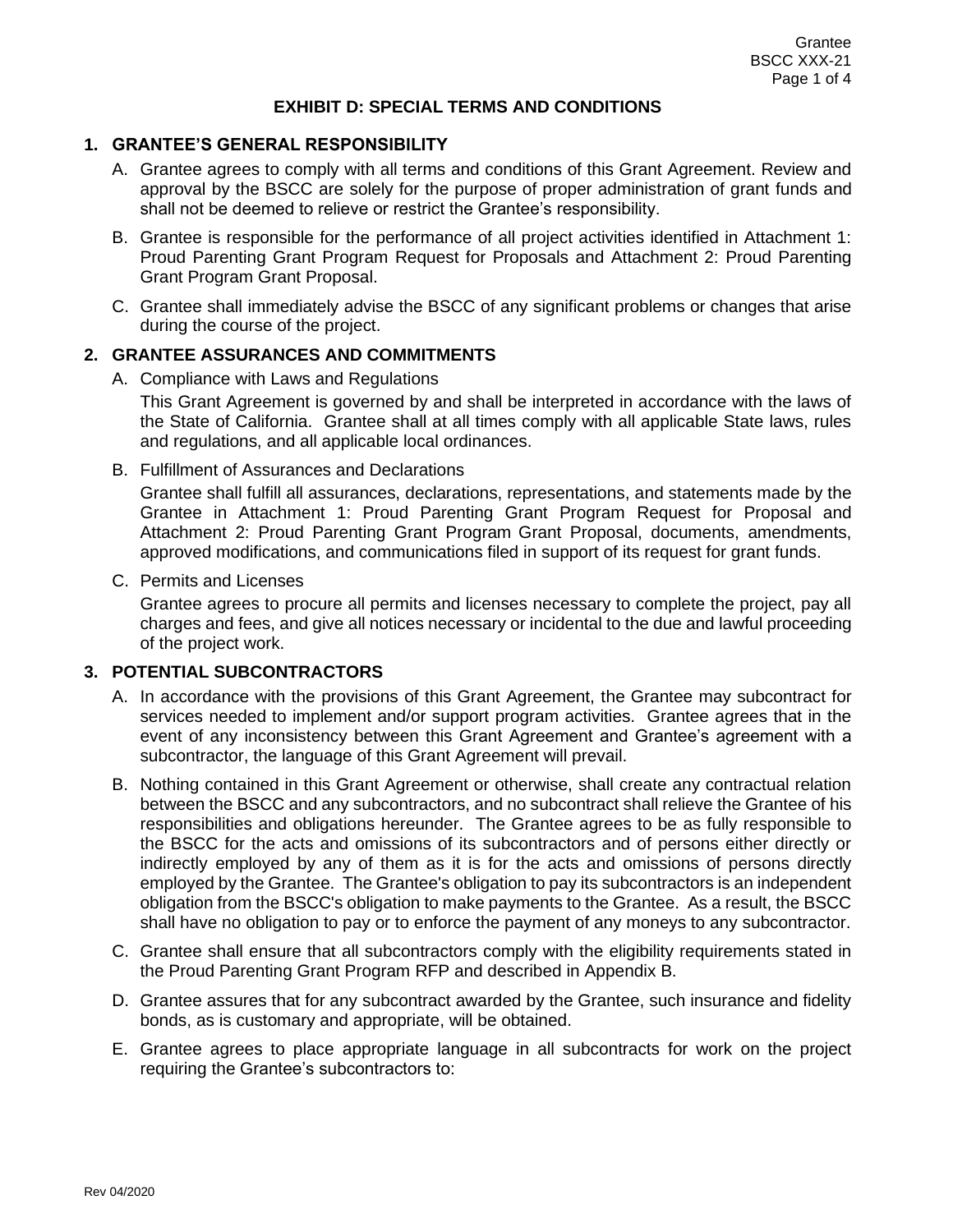#### 1) Books and Records

Maintain adequate fiscal and project books, records, documents, and other evidence pertinent to the subcontractor's work on the project in accordance with generally accepted accounting principles. Adequate supporting documentation shall be maintained in such detail so as to permit tracing transactions from the invoices, to the accounting records, to the supporting documentation. These records shall be maintained for a minimum of three (3) years after the acceptance of the final grant project audit under the Grant Agreement and shall be subject to examination and/or audit by the BSCC or designees, state government auditors or designees, or by federal government auditors or designees.

2) Access to Books and Records

Make such books, records, supporting documentations, and other evidence available to the BSCC or designee, the State Controller's Office, the Department of General Services, the Department of Finance, California State Auditor, and their designated representatives during the course of the project and for a minimum of three (3) years after acceptance of the final grant project audit. The Subcontractor shall provide suitable facilities for access, monitoring, inspection, and copying of books and records related to the grant-funded project.

#### **4. PROJECT ACCESS**

Grantee shall ensure that the BSCC, or any authorized representative, will have suitable access to project activities, sites, staff and documents at all reasonable times during the grant period including those maintained by subcontractors. Access to program records will be made available by both the grantee and the subcontractors for a period of three (3) years following the end of the grant period.

#### **5. ACCOUNTING AND AUDIT REQUIREMENTS**

- A. Grantee agrees that accounting procedures for grant funds received pursuant to this Grant Agreement shall be in accordance with generally accepted government accounting principles and practices, and adequate supporting documentation shall be maintained in such detail as to provide an audit trail. Supporting documentation shall permit the tracing of transactions from such documents to relevant accounting records, financial reports and invoices.
- B. The BSCC reserves the right to call for a program or financial audit at any time between the execution of this Grant Agreement and three years following the end of the grant period. At any time, the BSCC may disallow all or part of the cost of the activity or action determined to not be in compliance with the terms and conditions of this Grant Agreement or take other remedies legally available.

#### **6. DEBARMENT, FRAUD, THEFT OR EMBEZZLEMENT**

It is the policy of the BSCC to protect grant funds from unreasonable risks of fraudulent, criminal, or other improper use. As such, the Board will not enter into contracts or provide reimbursement to grantees that have been:

- 1. debarred by any federal, state, or local government entities during the period of debarment; or
- 2. convicted of fraud, theft, or embezzlement of federal, state, or local government grant funds for a period of three years following conviction.

Furthermore, the BSCC requires grant recipients to provide an assurance that there has been no applicable debarment, disqualification, suspension, or removal from a federal, state or local grant program on the part of the grantee at the time of application and that the grantee will immediately notify the BSCC should such debarment or conviction occur during the term of the Grant contract.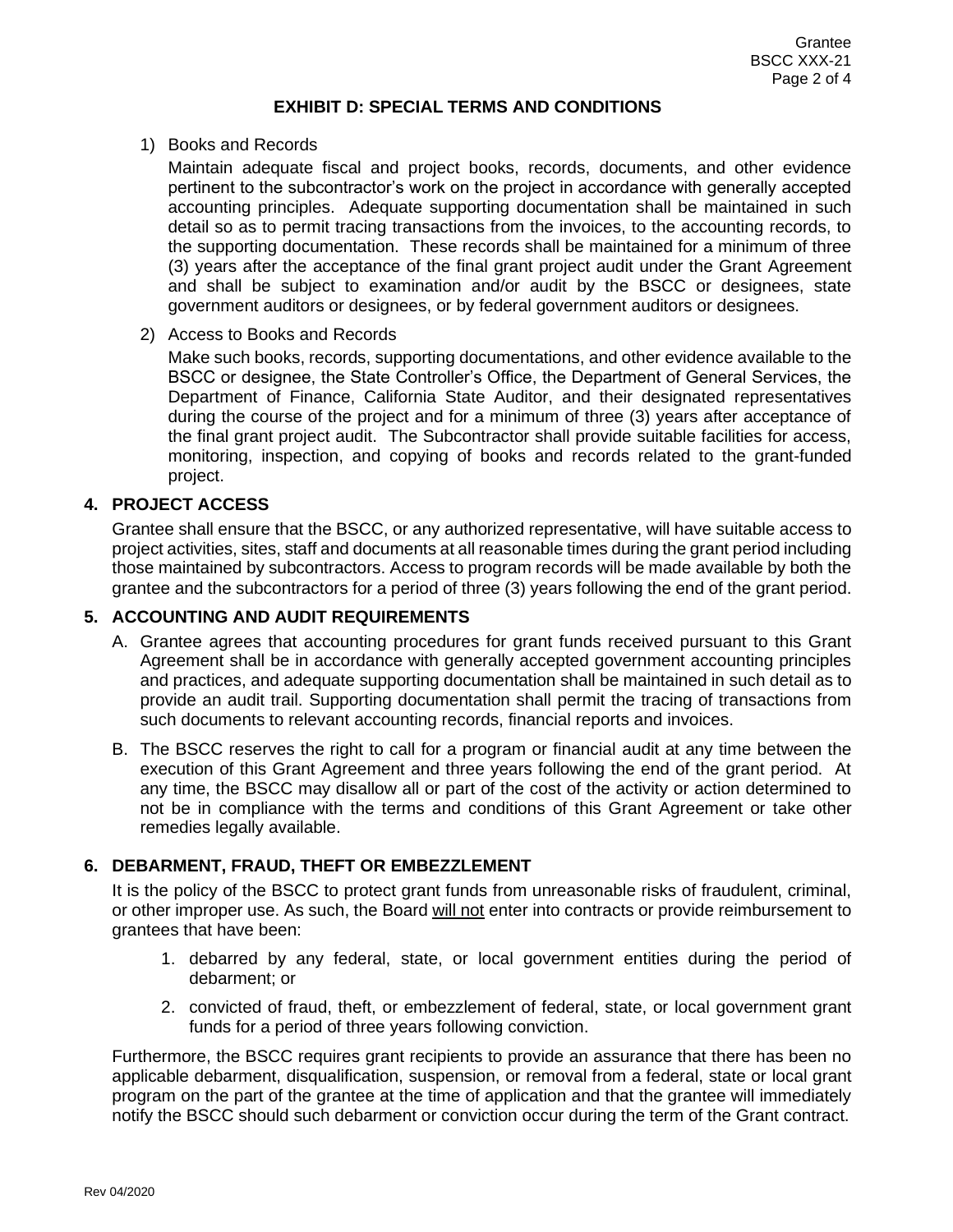BSCC also requires that all grant recipients include, as a condition of award to a subgrantee or subcontractor, a requirement that the subgrantee or subcontractor will provide the same assurances to the grant recipient. If a grant recipient wishes to consider a subgrantee or subcontractor that has been debarred or convicted, the grant recipient must submit a written request for exception to the BSCC along with supporting documentation.

All Grantees must have on file with the BSCC a completed and signed Certification of Compliance with BSCC Policies on Debarment, Fraud, Theft and Embezzlement (Required as Attachment G of the original Proposal Package).

#### **7. MODIFICATIONS**

No change or modification in the project will be permitted without prior written approval from the BSCC. Changes may include modification to project scope, changes to performance measures, compliance with collection of data elements, and other significant changes in the budget or program components contained in Attachment 1: Proud Parenting Grant Program Request for Proposal and Attachment 2: Proud Parenting Grant Program Grant Proposal.

#### **8. TERMINATION**

- A. This Grant Agreement may be terminated by the BSCC at any time after grant award and prior to completion of project upon action or inaction by the Grantee that constitutes a material and substantial breech of this Grant Agreement. Such action or inaction includes but is not limited to:
	- 1) substantial alteration of the scope of the grant project without prior written approval of the BSCC;
	- 2) refusal or inability to complete the grant project in a manner consistent with Attachment 1: Proud Parenting Grant Program Request for Proposal and Attachment 2: Proud Parenting Grant Program Grant Proposal, or approved modifications;
	- 3) failure to provide the required local match share of the total project costs; and
	- 4) failure to meet prescribed assurances, commitments, recording, accounting, auditing, and reporting requirements of the Grant Agreement.
- B. Prior to terminating the Grant Agreement under this provision, the BSCC shall provide the Grantee at least 30 calendar days written notice stating the reasons for termination and effective date thereof. The Grantee may appeal the termination decision in accordance with the instructions listed in Exhibit D: Special Terms and Conditions, Number 9. Settlement of Disputes.

#### **9. SETTLEMENT OF DISPUTES**

A. The parties shall deal in good faith and attempt to resolve potential disputes informally. If the dispute persists, the Grantee shall submit to the BSCC Corrections Planning and Grant Programs Division Deputy Director a written demand for a final decision regarding the disposition of any dispute between the parties arising under, related to, or involving this Grant Agreement. Grantee's written demand shall be fully supported by factual information. The BSCC Corrections Planning and Grant Programs Division Deputy Director shall have 30 days after receipt of Grantee's written demand invoking this Section "Disputes" to render a written decision. If a written decision is not rendered within 30 days after receipt of the Grantee's demand, it shall be deemed a decision adverse to the Grantee's contention. If the Grantee is not satisfied with the decision of the BSCC Corrections Planning and Grant Programs Division Deputy Director, the Grantee may appeal the decision, in writing, within 15 days of its issuance (or the expiration of the 30-day period in the event no decision is rendered), to the BSCC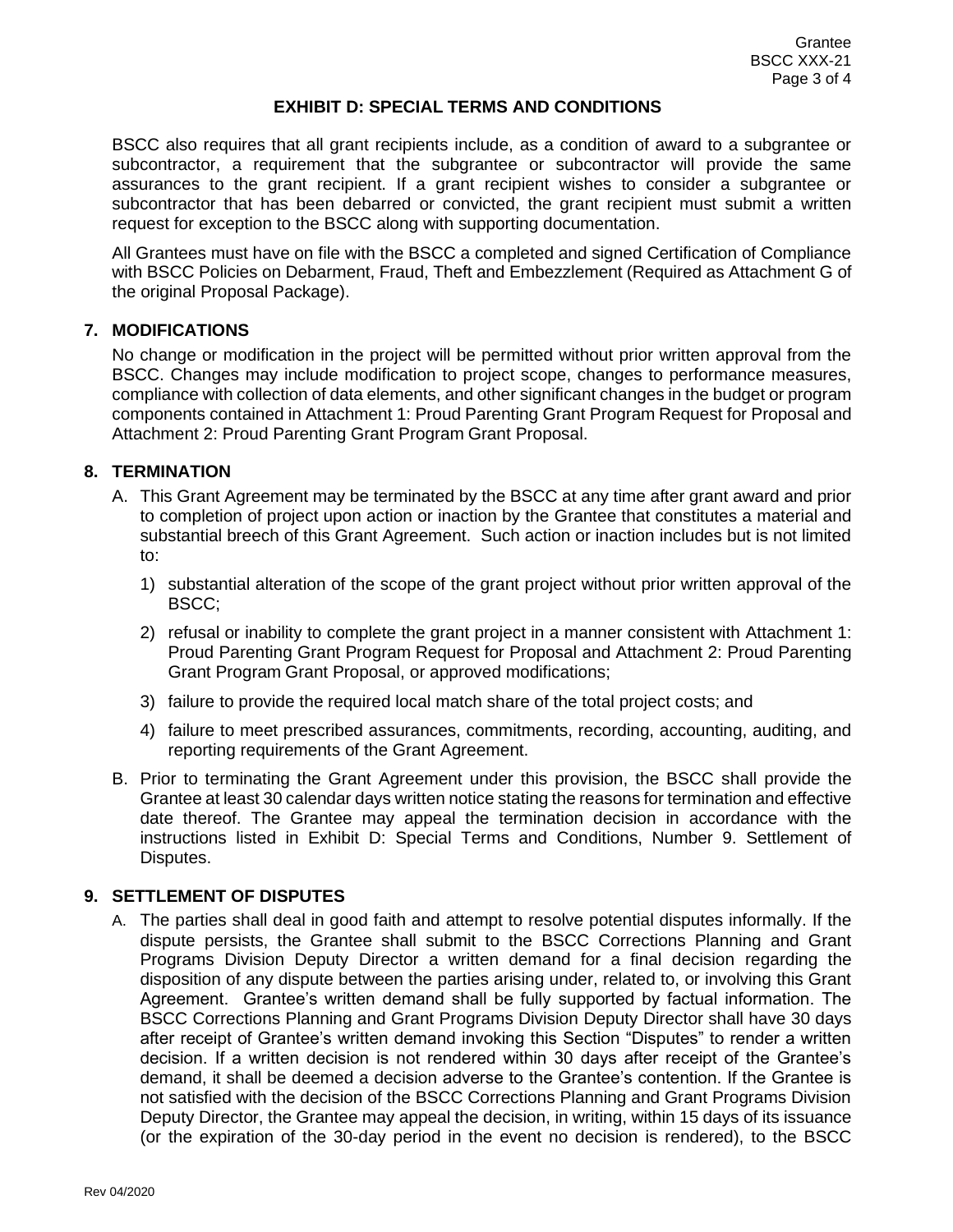Executive Director, who shall have 45 days to render a final decision. If the Grantee does not appeal the decision of the BSCC Corrections Planning and Grant Programs Division Deputy Director, the decision shall be conclusive and binding regarding the dispute and the Contractor shall be barred from commencing an action in court, or with the Victims Compensation Government Claims Board, for failure to exhaust Grantee's administrative remedies.

- B. Pending the final resolution of any dispute arising under, related to or involving this Grant Agreement, Grantee agrees to diligently proceed with the performance of this Grant Agreement, including the providing of services in accordance with the Grant Agreement. Grantee's failure to diligently proceed in accordance with the State's instructions regarding this Grant Agreement shall be considered a material breach of this Grant Agreement.
- C. Any final decision of the State shall be expressly identified as such, shall be in writing, and shall be signed by the Executive Director, if an appeal was made. If the Executive Director fails to render a final decision within 45 days after receipt of the Grantee's appeal for a final decision, it shall be deemed a final decision adverse to the Grantee's contentions. The State's final decision shall be conclusive and binding regarding the dispute unless the Grantee commences an action in a court of competent jurisdiction to contest such decision within 90 days following the date of the final decision or one (1) year following the accrual of the cause of action, whichever is later.
- D. The dates of decision and appeal in this section may be modified by mutual consent, as applicable, excepting the time to commence an action in a court of competent jurisdiction.

#### **10. UNION ACTIVITIES**

For all agreements, except fixed price contracts of \$50,000 or less, the Grantee acknowledges that applicability of Government Code §§16649 through 16654 to this Grant Agreement and agrees to the following:

- A. No State funds received under the Grant Agreement will be used to assist, promote, or deter union organizing.
- B. Grantee will not, for any business conducted under the Grant Agreement, use any State property to hold meetings with employees or supervisors, if the purpose of such meetings is to assist, promote or deter union organizing, unless the State property is equally available to the general public for holding meetings.
- C. If Grantee incurs costs or makes expenditures to assist, promote or deter union organizing, Grantee will maintain records sufficient to show that no reimbursement from State funds has been sought for these costs, and that Grantee shall provide those records to the Attorney General upon request.

#### **11. WAIVER**

The parties hereto may waive any of their rights under this Grant Agreement unless such waiver is contrary to law, provided that any such waiver shall be in writing and signed by the party making such waiver.